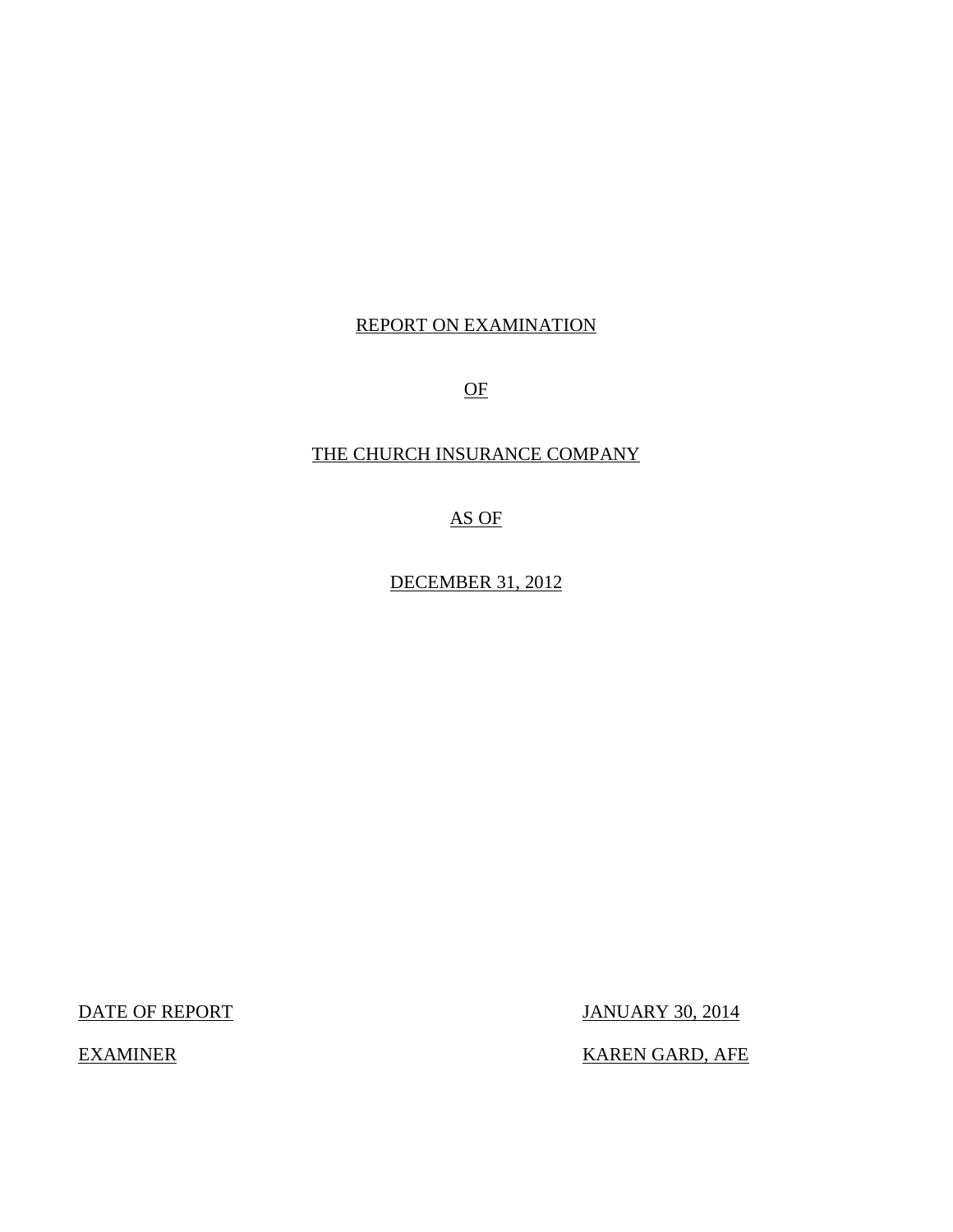## TABLE OF CONTENTS

## ITEM NO. PAGE NO.

| 1  | Scope of Examination                                                                                                                                             | $\overline{2}$               |
|----|------------------------------------------------------------------------------------------------------------------------------------------------------------------|------------------------------|
| 2. | Description of Company                                                                                                                                           | 3                            |
|    | A. Management<br>B. Territory and plan of operation<br>C. Reinsurance<br>D. Holding company system<br>E. Significant operating ratios<br>F. Accounts and records | 4<br>5<br>6<br>7<br>11<br>11 |
| 3. | <b>Financial Statements</b>                                                                                                                                      | 12                           |
|    | A. Balance sheet<br>B. Statement of income                                                                                                                       | 12<br>13                     |
| 4. | Losses and loss adjustment expenses                                                                                                                              | 14                           |
| 5. | Compliance with prior report on examination                                                                                                                      | 15                           |
| 6. | Summary of comments and recommendations                                                                                                                          | 17                           |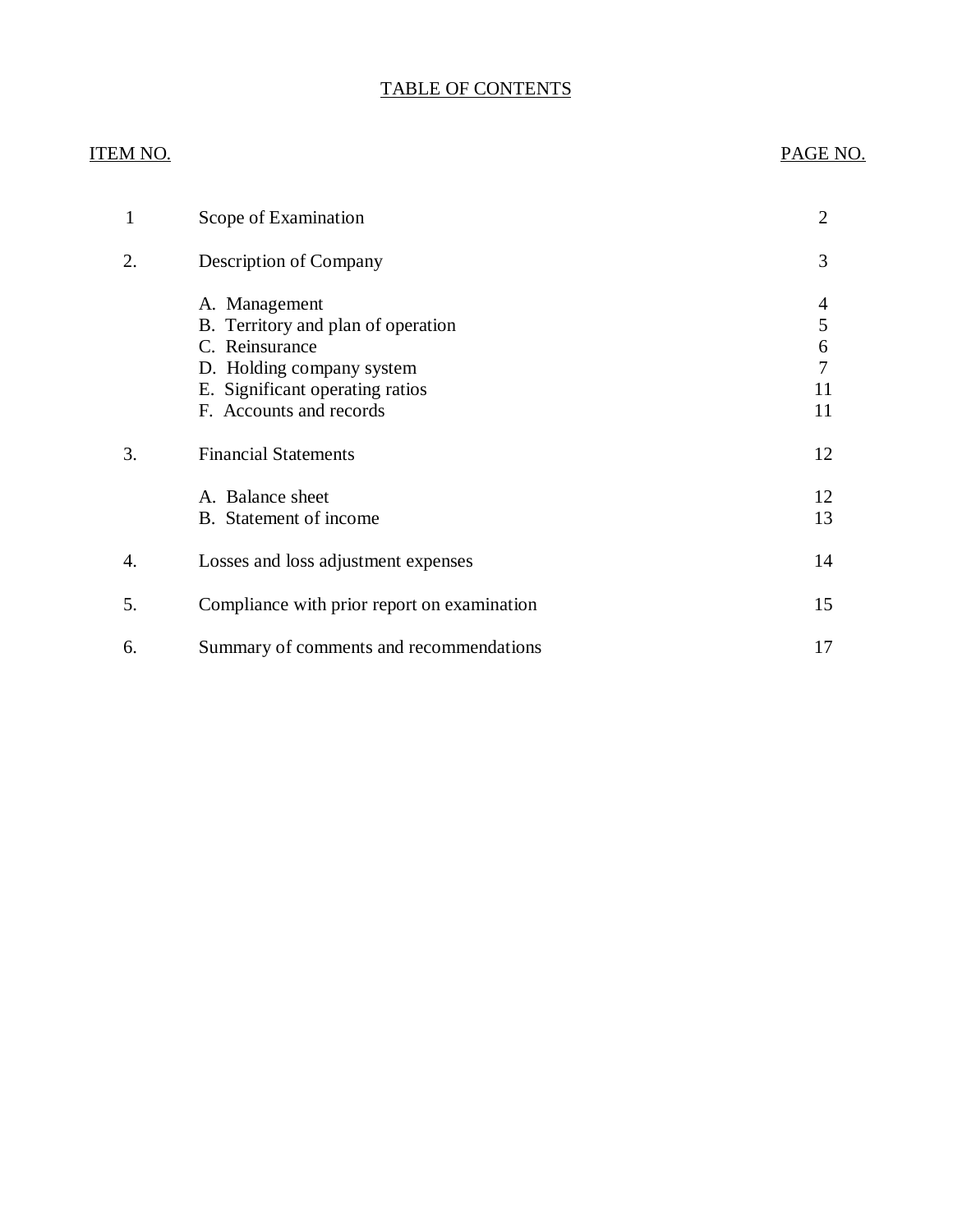

## NEW YORK STATE *DEPARTMENTof*  FINANCIAL SERVICES

Andrew M. Cuomo **Benjamin M. Lawsky** Governor Superintendent Superintendent Superintendent Superintendent Superintendent Superintendent Superintendent

January 30, 2014

Honorable Benjamin M. Lawsky Superintendent of Financial Services Albany, New York 12257

Sir:

Pursuant to the requirements of the New York Insurance Law, and in compliance with the instructions contained in Appointment Number 31003 dated May 7, 2013, attached hereto, I have made an examination into the condition and affairs of The Church Insurance Company as of December 31, 2012, and submit the following report thereon.

Wherever the designation "the Company" appears herein without qualification, it should be understood to indicate The Church Insurance Company.

Wherever the term "Department" appears herein without qualification, it should be understood to mean the New York State Department of Financial Services.

The examination was conducted at the Company's administrative office located at 437 Fifth Avenue, New York, New York 10016.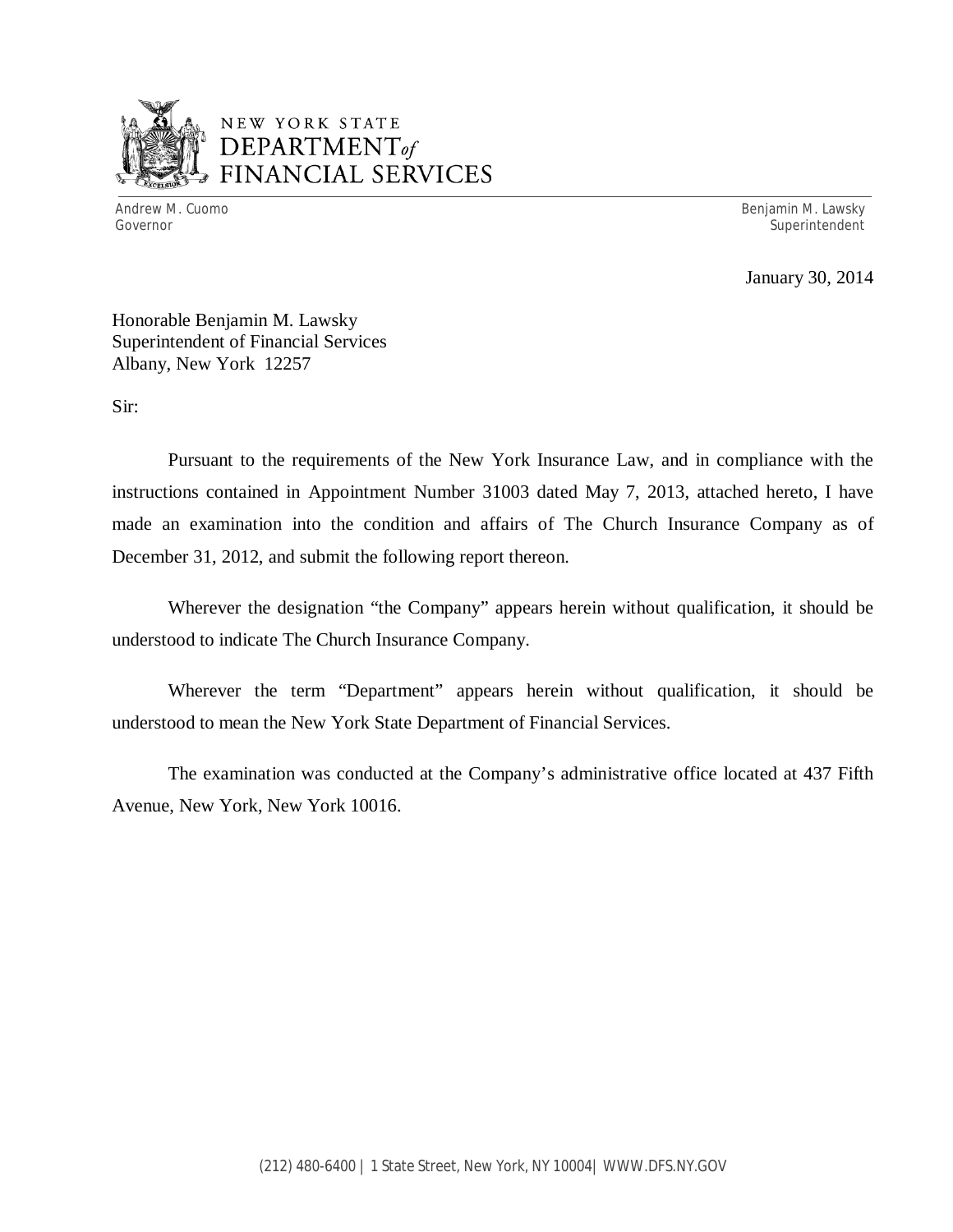#### 1. SCOPE OF EXAMINATION

<span id="page-3-0"></span>The Department has performed an individual examination of the Company*,* a multi-state insurer that has been in run-off since year-end 2008. The previous examination was conducted as of December 31, 2007. This examination covered the five year period from January 1, 2008 through December 31, 2012. Transactions occurring subsequent to this period were reviewed where deemed appropriate by the examiner.

This examination was conducted in accordance with the National Association of Insurance Commissioners ("NAIC") Financial Condition Examiners Handbook ("Handbook"), which requires that we plan and perform the examination to evaluate the financial condition and identify prospective risks of the Company by obtaining information about the Company including corporate governance, identifying and assessing inherent risks within the Company and evaluating system controls and procedures used to mitigate those risks. This examination also includes assessing the principles used and significant estimates made by management, as well as evaluating the overall financial statement presentation, management's compliance with Statutory Accounting Principles and annual statement instructions when applicable to domestic state regulations.

All financially significant accounts and activities of the Company were considered in accordance with the risk-focused examination process. The examiners also relied upon audit work performed by the Company's independent public accountants when appropriate.

This examination report includes a summary of significant findings for the following items as called for in the Handbook:

> Company history Corporate records Management and control Territory and plan of operation Loss experience Reinsurance Accounts and records Financial statements Summary of recommendations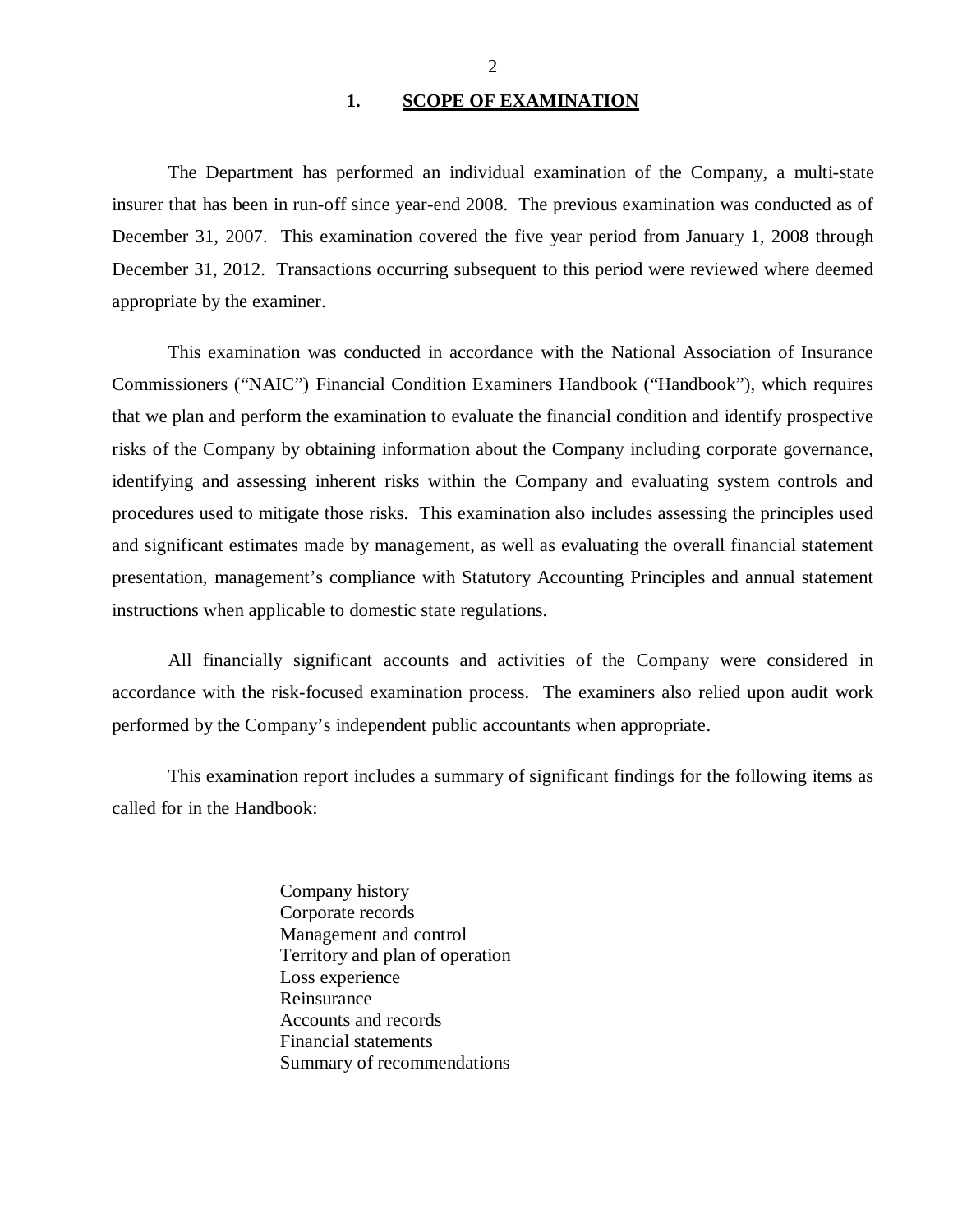<span id="page-4-0"></span>A review was also made to ascertain what action was taken by the Company with regard to comments and recommendations contained in the prior report on examination.

This report on examination is confined to financial statements and comments on those matters that involve departures from laws, regulations or rules, or that are deemed to require explanation or description.

#### **2. DESCRIPTION OF COMPANY**

The Company was incorporated in April 13, 1929, under the laws of the State of New York as The Church Properties Fire Insurance Corporation, and commenced business on May 1, 1929. The name was changed to The Church Fire Insurance Corporation on June 3, 1947, and the present title was adopted on January 28, 1966.

The Company is a wholly-owned subsidiary of The Church Pension Fund ("Fund"), which was chartered in 1914 in the State of New York. Its incorporator and their successors are authorized to administer the clergy pension system of the Episcopal Church, including pension, insurance, annuities, and other programs. The Fund began operations in 1917, and affiliated corporations were subsequently formed as its activities expanded. The affiliates include, but are not limited to, The Church Insurance Company, Church Publishing Incorporated, Church Life Insurance Corporation, Church Insurance Agency Corporation, and two captive insurers: The Church Insurance Company of New York ("CIC-NY") and The Church Insurance Company of Vermont ("CIC-VT"). All operations of The Church Pension Fund and affiliates are governed by the Fund's Board of Trustees.

In 2002, the Company began to move its non-core business segments, such as schools and nursing homes, to unaffiliated product partners with more expertise with these types of risks. At about the same time, most dioceses located outside of the State of New York chose not to renew their insurance with the Company and instead purchase their insurance from CIC-VT. Starting July 1, 2007, the dioceses and parishes located in the State of New York also chose not to renew their insurance with the Company and instead purchase their insurance from CIC-NY. The Company wrote its last policy in 2008, and since December 31, 2008, the Company has been in run-off status.

Capital paid in is \$13,527,000 consisting of 135,270 shares of \$100 par value per share common stock. Gross paid in and contributed surplus is  $$41,573,000$ . In the  $2<sup>nd</sup>$  quarter of 2011, the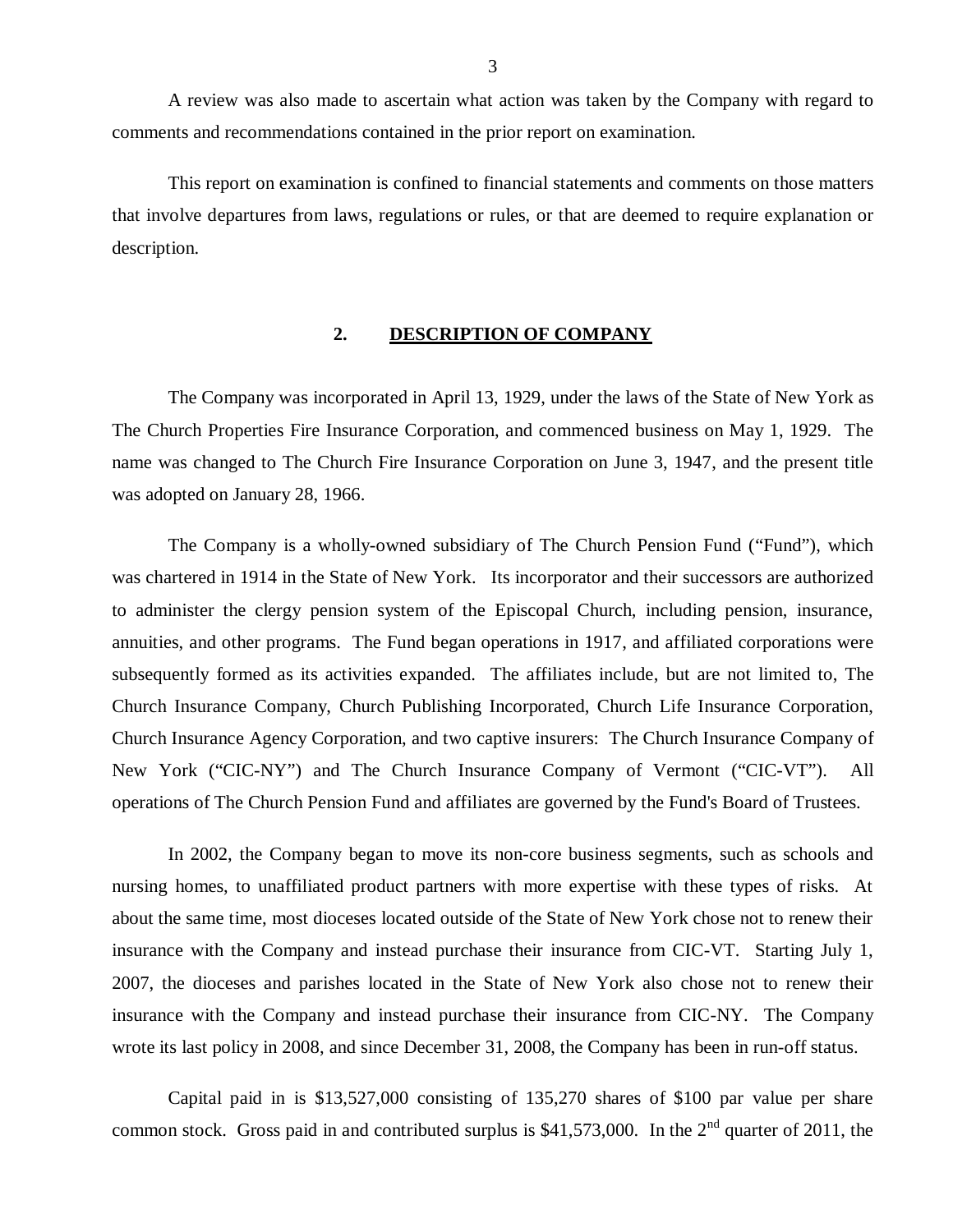Company returned \$3.0 million of capital to its parent, the Church Pension Fund. In the 3<sup>rd</sup> quarter of 2012, the Company returned an additional \$3.0 million of capital to its parent. Paid in capital and Gross paid in and contributed surplus decreased by \$1,473,000 and \$4,527,000, respectively, during the examination period, as follows:

|            |                                          | Paid in      | Gross Paid in and   |
|------------|------------------------------------------|--------------|---------------------|
| Date       | Description                              | Capital      | contributed surplus |
| 1/1/2008   | Beginning balance (150,000 shares)       | \$15,000,000 | \$46,100,000        |
| 2011       | Return of capital (7,365 shares retired) | (736,500)    | (2,263,500)         |
| 2012       | Return of capital (7,365 shares retired) | (736,500)    | (2,263,500)         |
| 12/31/2012 | Ending balance (135,270 shares)          | \$13,527,000 | \$41,573,000        |

#### A. Management

Pursuant to the Company's charter and by-laws, management of the Company is vested in a board of directors consisting of not less than seven members. The board meets annually. At December 31, 2012, the board of directors was comprised of the following seven members:

Vincent C. Currie, Jr. Administrator,

Port Washington, New York Officer, and Treasurer,

New York, New York **Officer**,

Margaret Niles Partner, Seattle, Washington K&L Gates, LLP

Nancy L. Sanborn Chief Legal Officer,

Name and Residence Principal Business Affiliation

Pensacola, Florida Diocese of the Central Gulf Coast

Daniel Kasle Executive Vice President, Chief Financial The Church Pension Fund

Jim Morrison Executive Vice President and Chief Operating The Church Pension Fund

New York, New York The Church Pension Fund

D. Roderick Webster Senior Vice President and General Manager, Tinton Falls, New Jersey The Church Insurance Company

Mary Kate Wold President and Chief Executive Officer, New York, New York The Church Insurance Company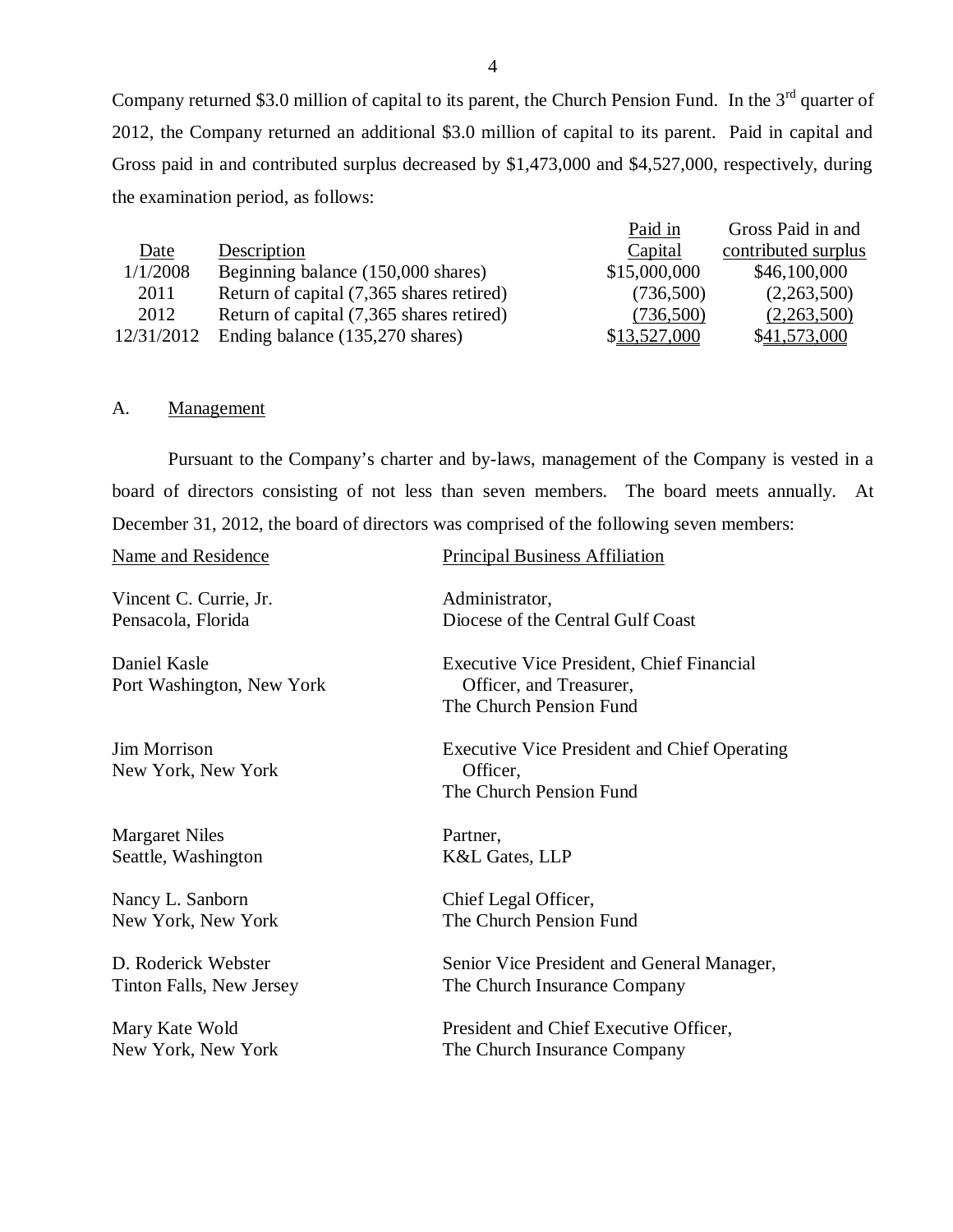<span id="page-6-0"></span>A review of the minutes of the board of directors' meetings held during the examination period indicated that the meetings were generally well attended and each board member had an acceptable record of attendance.

As of December 31, 2012, the principal officers of the Company were as follows:

| Name                | Title                                                          |
|---------------------|----------------------------------------------------------------|
| Mary Kate Wold      | President and Chief Executive Officer                          |
| Nancy Lee Sanborn   | Executive Vice President, Chief Legal Officer<br>and Secretary |
| Daniel Aaron Kasle  | <b>Executive Vice President and Chief Financial</b><br>Officer |
| Peter Latriano      | Vice President and Treasurer                                   |
| D. Roderick Webster | Senior Vice President and General Manager                      |

#### B. Territory and Plan of Operation

The Company has been in run-off during most of the examination period, issuing its last policy in 2008. When the Company was an active insurer, it had provided commercial multi-peril insurance coverage to parish churches, mission churches, chapels, rectories, parish houses and all other properties owned by or affiliated with the Episcopal Church, such as schools, social services, camps and conference centers. The Company is licensed to write business in all states except Alaska, Arkansas, Delaware, Hawaii, Idaho, Kentucky, Louisiana, Mississippi, New Hampshire, New Mexico, Oklahoma, Utah and Washington.

As of the examination date, the Company was authorized to transact the kinds of insurance as defined in the following numbered paragraphs of Section 1113(a) of the New York Insurance Law:

| Paragraph      | Line of Business          |
|----------------|---------------------------|
|                | Fire                      |
| 5              | Miscellaneous property    |
| 6              | Water damage              |
| $\overline{7}$ | Burglary and theft        |
| 8              | Glass                     |
| 9              | Boiler and machinery      |
| 10             | Elevator                  |
| 12             | Collision                 |
| 13             | Personal injury liability |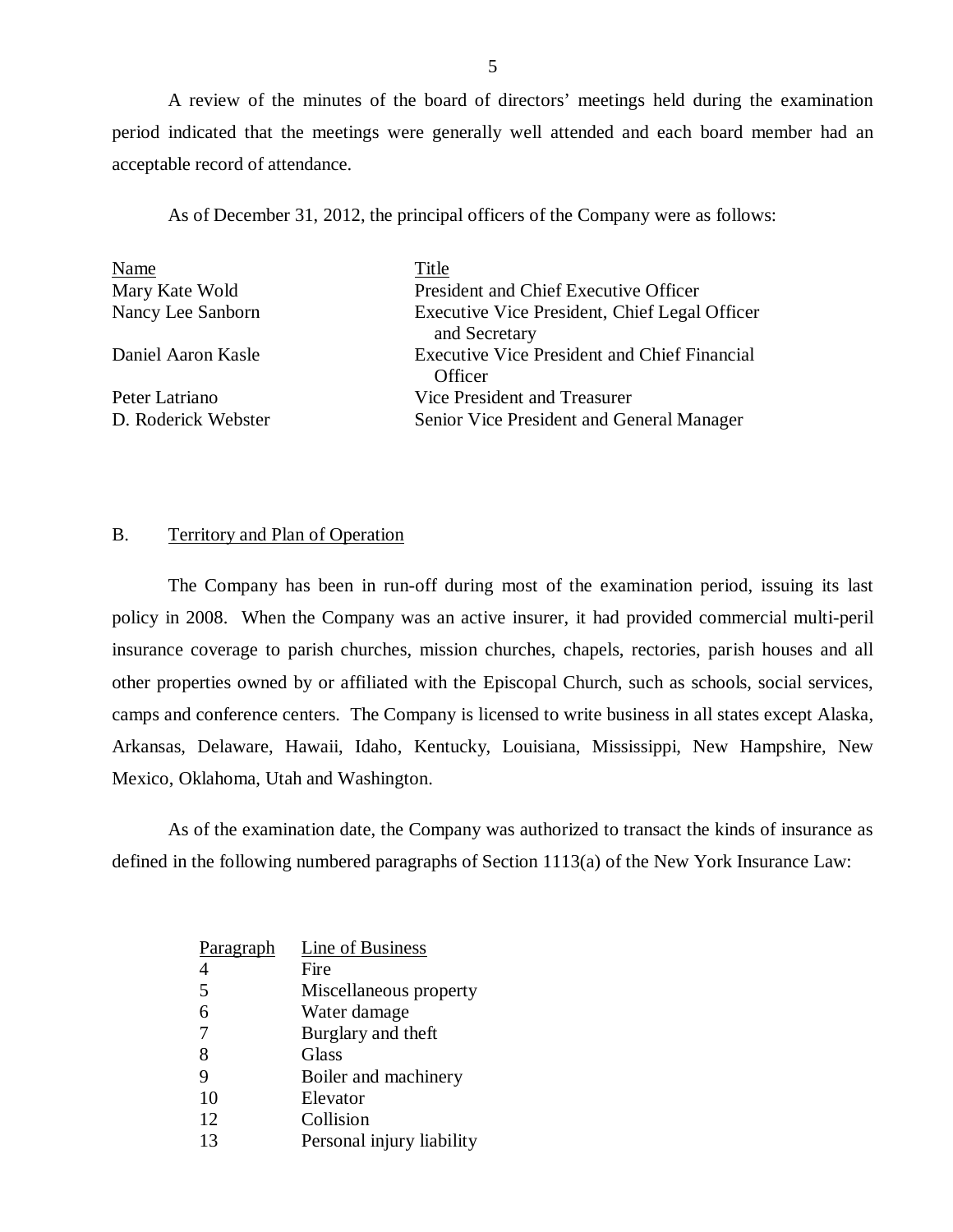- <span id="page-7-0"></span>14 Property damage liability
- 15 Workers' compensation and employers' liability
- 16 Fidelity and surety
- 19 Motor vehicle and aircraft physical damage
- 20 Marine and inland marine
- 21 Marine protection and indemnity

In addition, the Company is licensed to write such workers' compensation insurance as may be incidental to coverage contemplated under paragraphs 20 and 21 of Section 1113(a) New York Insurance Law, including insurances described in the Longshoremen's and Harbor Workers Compensation Act (Public Law 803  $69^{\text{th}}$  Congress, as amended; 33 USC Section 901 et seq. as amended).

Based on the lines of business for which the Company is licensed and the Company's current capital structure, and pursuant to the requirements of Articles 13 and 41 of the New York Insurance Law, the Company is required to maintain a minimum surplus to policyholders in the amount of \$1,850,000.

As stated previously, the Company wrote its last policy in 2008. Total direct written premiums in 2008 were \$36,601.

### C. Reinsurance

Since the Company is no longer writing business, all reinsurance in place relates to legacy business.

#### Assumed

When the Company was an active writer, the Company was party to an agreement with CIC-VT, under which CIC-VT retroceded business assumed from Liberty Mutual Insurance Company to the Company, and the Company accepted on a 100% automatic reinsurance basis, certain workers compensation risks written in the State of New York.

### **Ceded**

The Company's run-off business is protected by several excess of loss reinsurance contracts that were in effect prior to December 2008 as follows: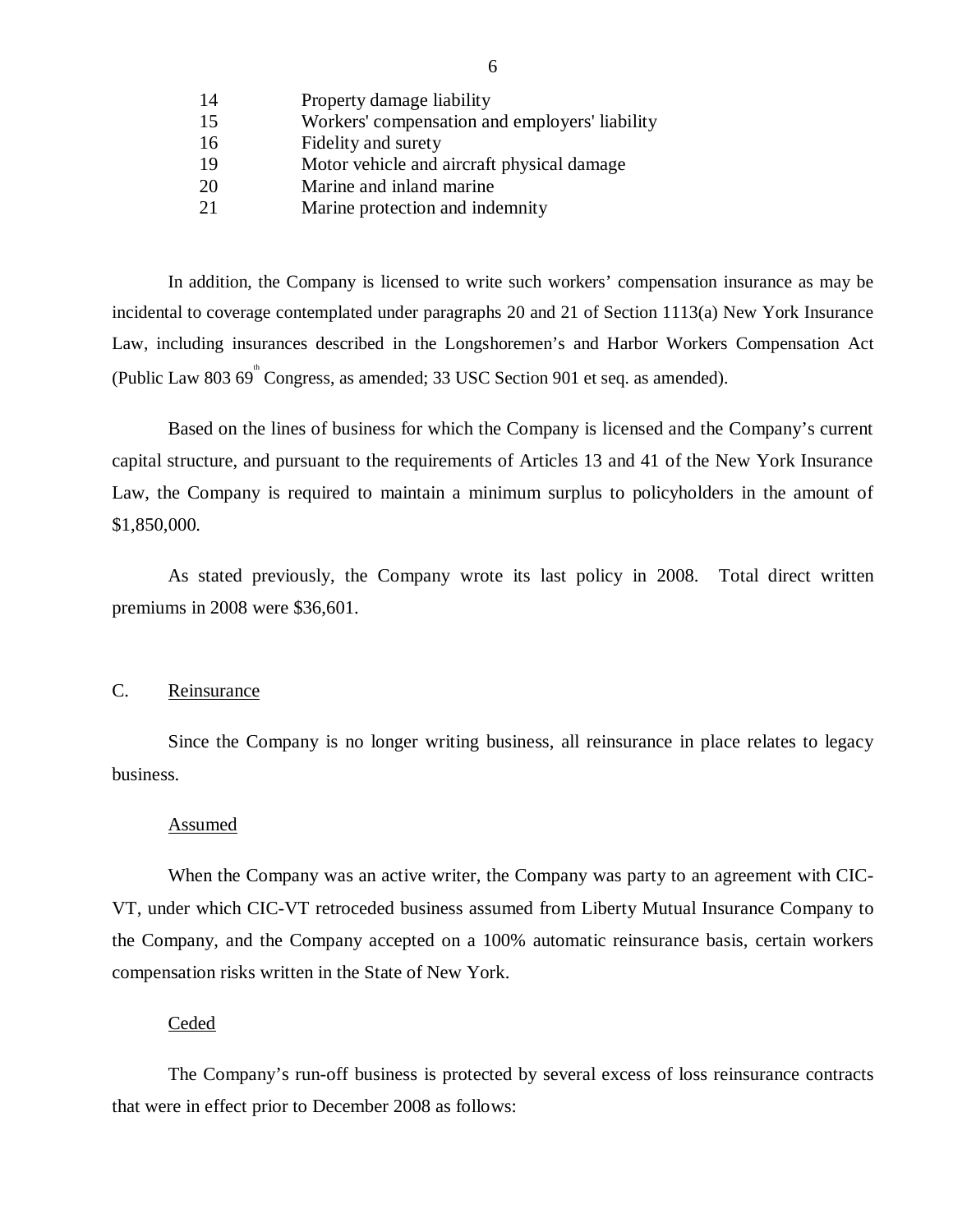| <b>Type of Treaty</b>                                             | Cession                                                                                           |
|-------------------------------------------------------------------|---------------------------------------------------------------------------------------------------|
| Boiler and Machinery<br>100% Authorized                           | 100% quota share, not to exceed $$25,000,000$ for any<br>one policy, any one equipment breakdown. |
| <b>Property Excess of Loss</b><br>Three layers<br>100% Authorized | $$14,500,000$ excess of \$500,000 each risk, any one loss<br>occurrence.                          |
| <b>Property Catastrophe</b><br>Three layers<br>100% Authorized    | \$36,000,000 excess of \$4,000,000 each and every loss<br>occurrence.                             |
| Casualty Excess of Loss<br>Two layers<br>100% Authorized          | $$4,500,000$ excess of \$500,000 ultimate net loss, any<br>one loss occurrence.                   |

The Company also has a property facultative reinsurance agreement in place, with a coverage limit of \$15,000,000 above the excess coverage.

Examination review of the Schedule F data reported by the Company in its filed annual statement was found to accurately reflect its reinsurance transactions.

#### D. Holding Company System

The Company is a wholly-owned subsidiary of The Church Pension Fund. The Fund was chartered by an act of the New York State Legislature, which became law on April 3, 1914, and began its operations on March 1, 1917. The Company is exempt from Article 15 of the New York Insurance Law. However, pursuant to Department Circular Letter No. 10 (2010), the Company is required to furnish the Department with a copy of its latest insurance holding company system annual registration statement ("Form B") within 120 days following the close of the ultimate holding company's fiscal year.

The following is a chart of the holding company system at December 31, 2012:

7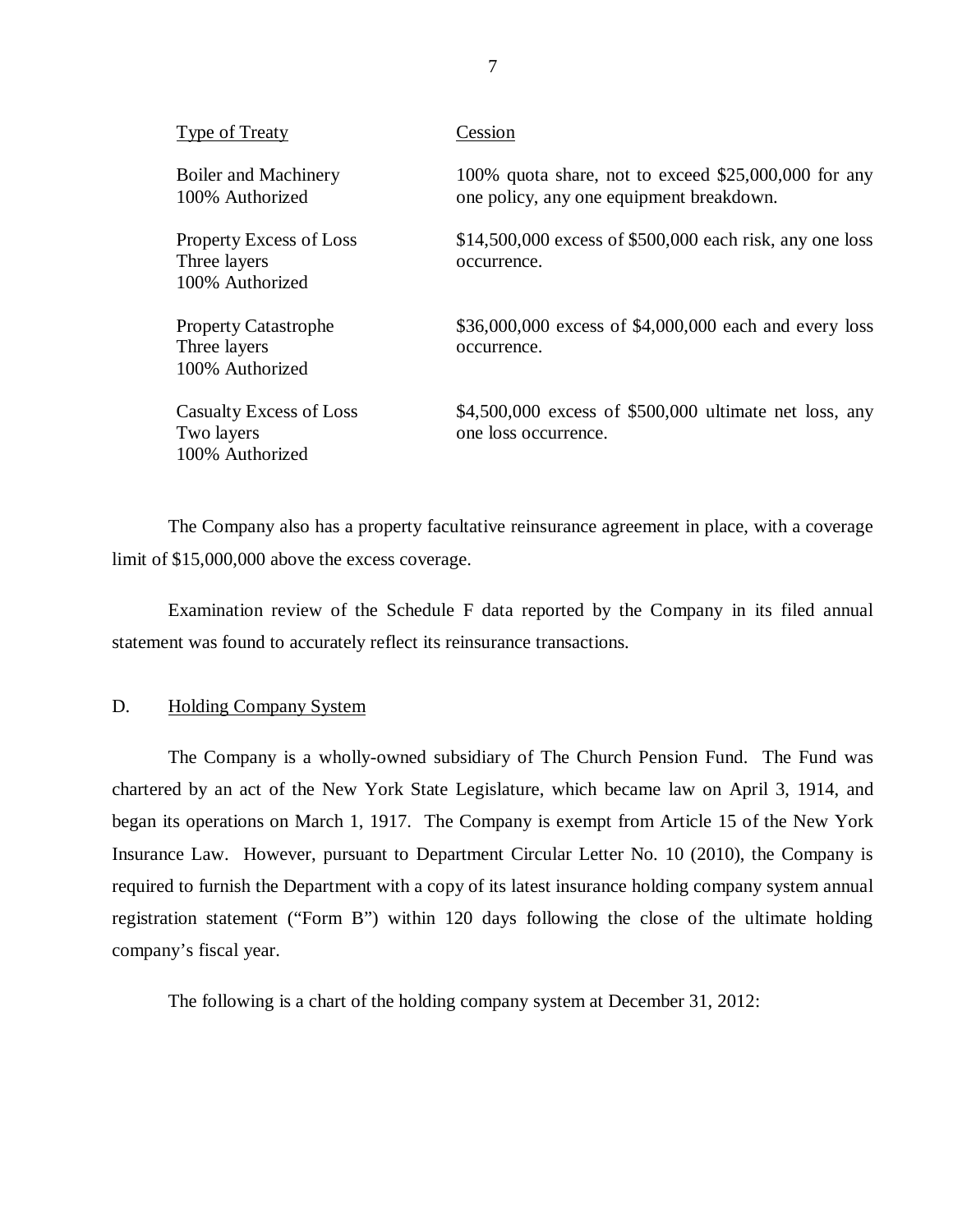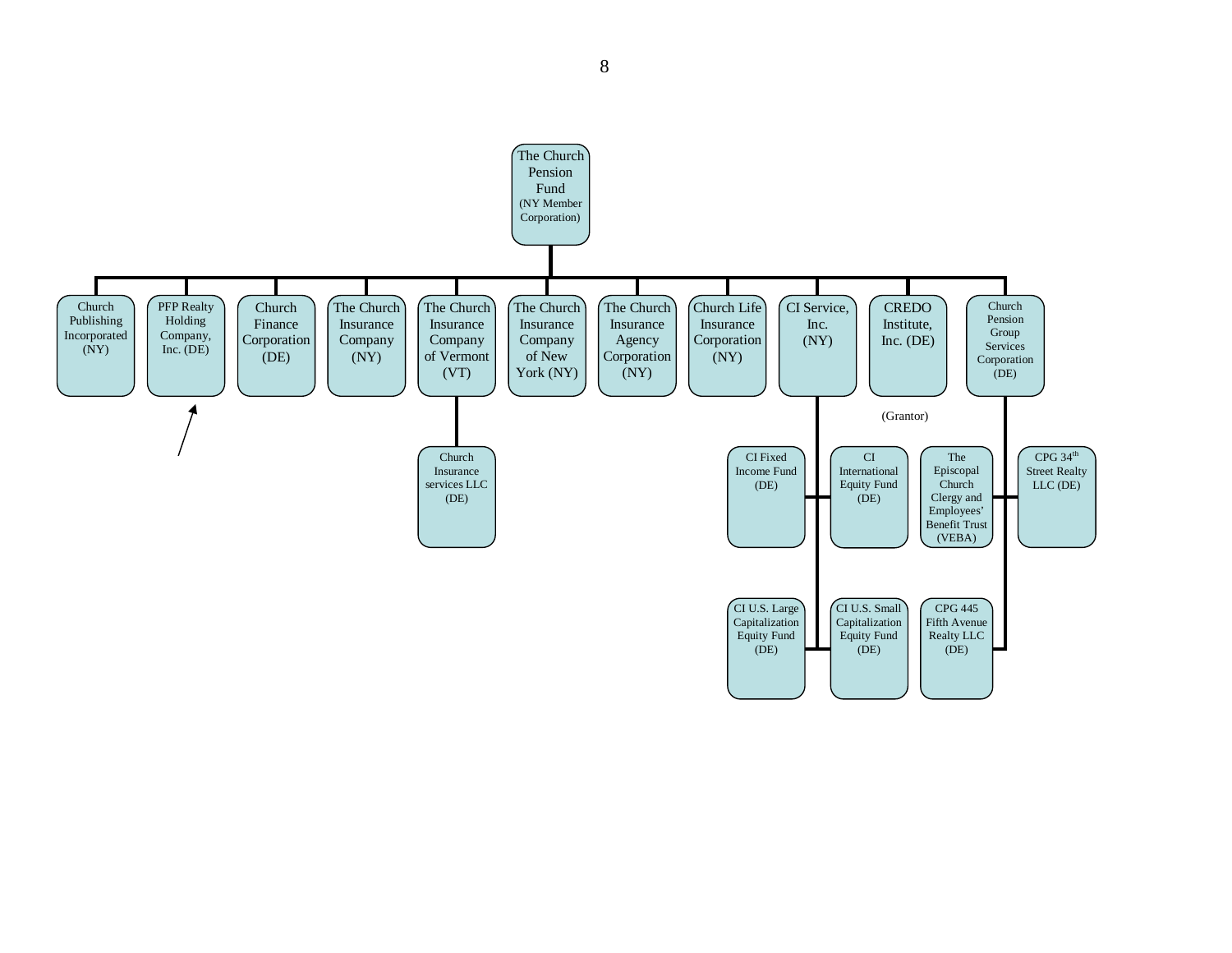At December 31, 2012, the Company was party to the following agreements with other members of its holding company system:

#### Services and Facilities Agreement

Effective January 1, 2003, the Company entered into a services and facilities agreement with its parent, the Fund. Pursuant to this agreement, the Fund provides the Company with office supplies, access to office equipment, office space and other support services as may be necessary in connection with the Company's activities.

It is noted that the Fund no longer provides these services to the Company; these services are now provided by the Company's affiliate, the Church Pension Group Services Corporation ("CPGSC") pursuant to a separate Services and Facilities agreement. It is recommended that the Company terminate the Services and Facilities agreement with the Fund.

#### Service Agreement

Effective January 1, 2007, the Company entered into a service agreement with Church Insurance Agency Corporation ("Agency"). Pursuant to this agreement, The Company appointed Agency to provide client support, risk management, and claims services. Per the terms of the agreement, the Company pays Agency a fee based on direct written premiums.

It is noted that Agency no longer provides these services to the Company; these services are now provided by CPGSC pursuant to a Services and Facilities agreement. It is recommended that the Company terminate the Service agreement with Agency.

#### Services and Facilities Agreement

Effective January 1, 2003, the Company entered into a services and facilities agreement with CPGSC, whereby CPGSC provides to the Company administrative assistance, personnel assistance, accounting, bookkeeping, cash management, payroll, benefits administration, and other services as may be necessary in connection with the Company's activities. Per the terms of the agreement, the Company reimburses CPGSC on a cost basis.

In addition to the services listed in the agreement, CPGSC also provides services previously provided by the Fund and Agency, pursuant to separate agreements no longer utilized as noted above.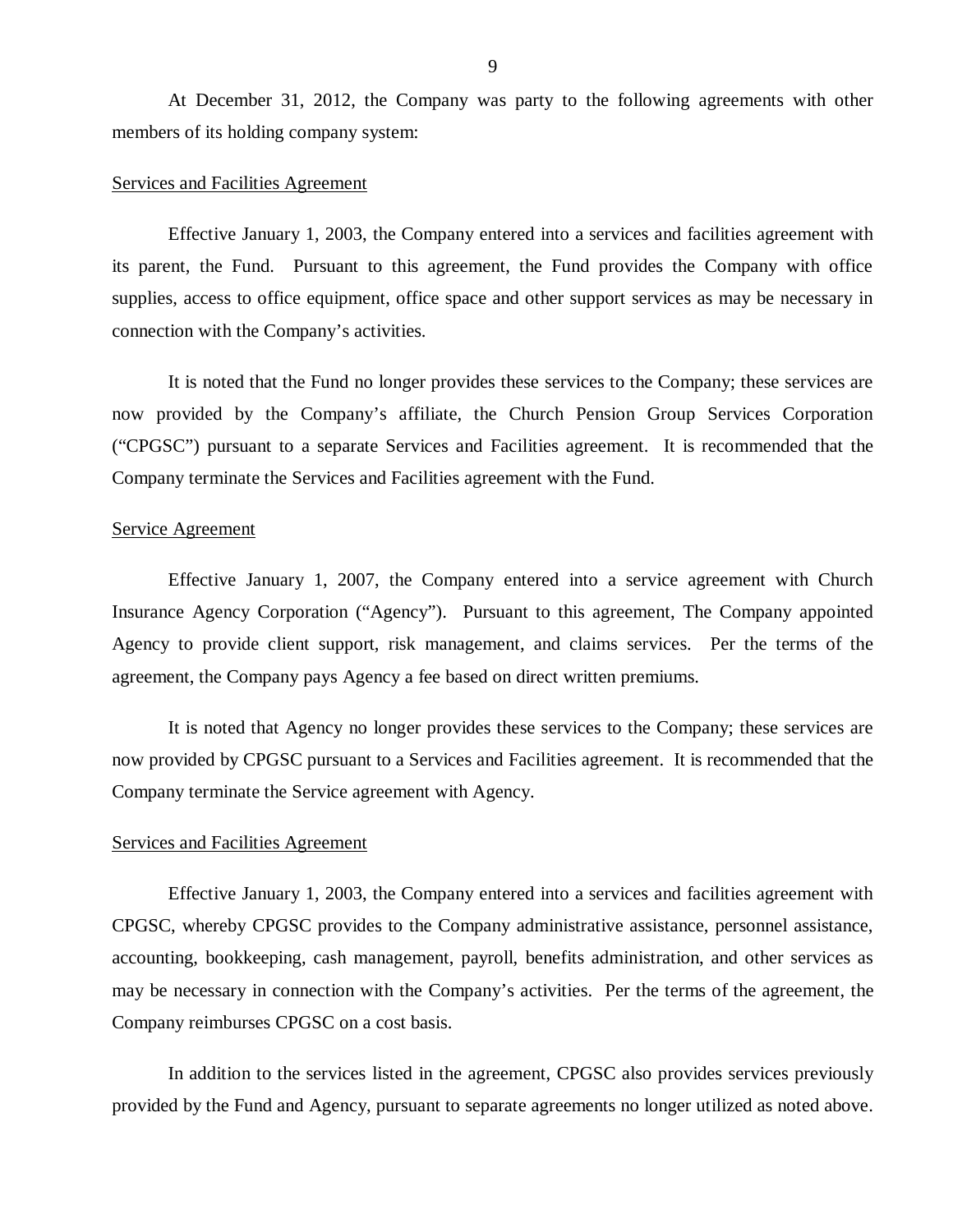It is recommended that the Company amend the Services and Facilities agreement with CPGSC to reflect the additional services now provided pursuant to the agreement.

It is noted that CPGSC was established to provide administrative and related services to the Church Pension Fund and its affiliates ("the Church Pension Group"). All employees of the Church Pension Group are employees of CPGSC and the cost of all services provided to the Church Pension Group are allocated among the companies based on various factors including, but not limited to, headcounts and allocated staff time. The factors used to determine the allocations are reviewed and approved by Company management.

As noted previously, the Company has been in runoff since 2008 and had only seven open claims at December 31, 2012. Since the Company has been in runoff, it has been allocated over \$5 million of general and administrative expenses pursuant to the Services and Facilities agreement, including approximately \$1.5 million in 2012. The amount of expenses allocated to the Company seems excessive considering the very limited activity of a runoff company. It is recommended that Company management revise its method of allocating expenses among the companies to provide for a more reasonable allocation that more accurately reflects the actual cost of the services rendered.

It is noted that the Company has been paying CPGSC based on budgeted expenses and has not done a true up to reflect the actual costs, as required pursuant to the agreement. It is recommended that the Company reimburse CPGSC based on an actual cost basis (after revising its method of allocating expenses as noted previously) pursuant to the terms of the agreement.

### E. Significant Operating Ratios

The following ratios have been computed as of December 31, 2012, based upon the results of this examination:

| Net premiums written to surplus as regards policyholders                                  | 14% |
|-------------------------------------------------------------------------------------------|-----|
| Liabilities to liquid assets (cash and invested assets less<br>investments in affiliates) | 40% |

All of the above ratios fall within the benchmark ranges set forth in the Insurance Regulatory Information System of the National Association of Insurance Commissioners.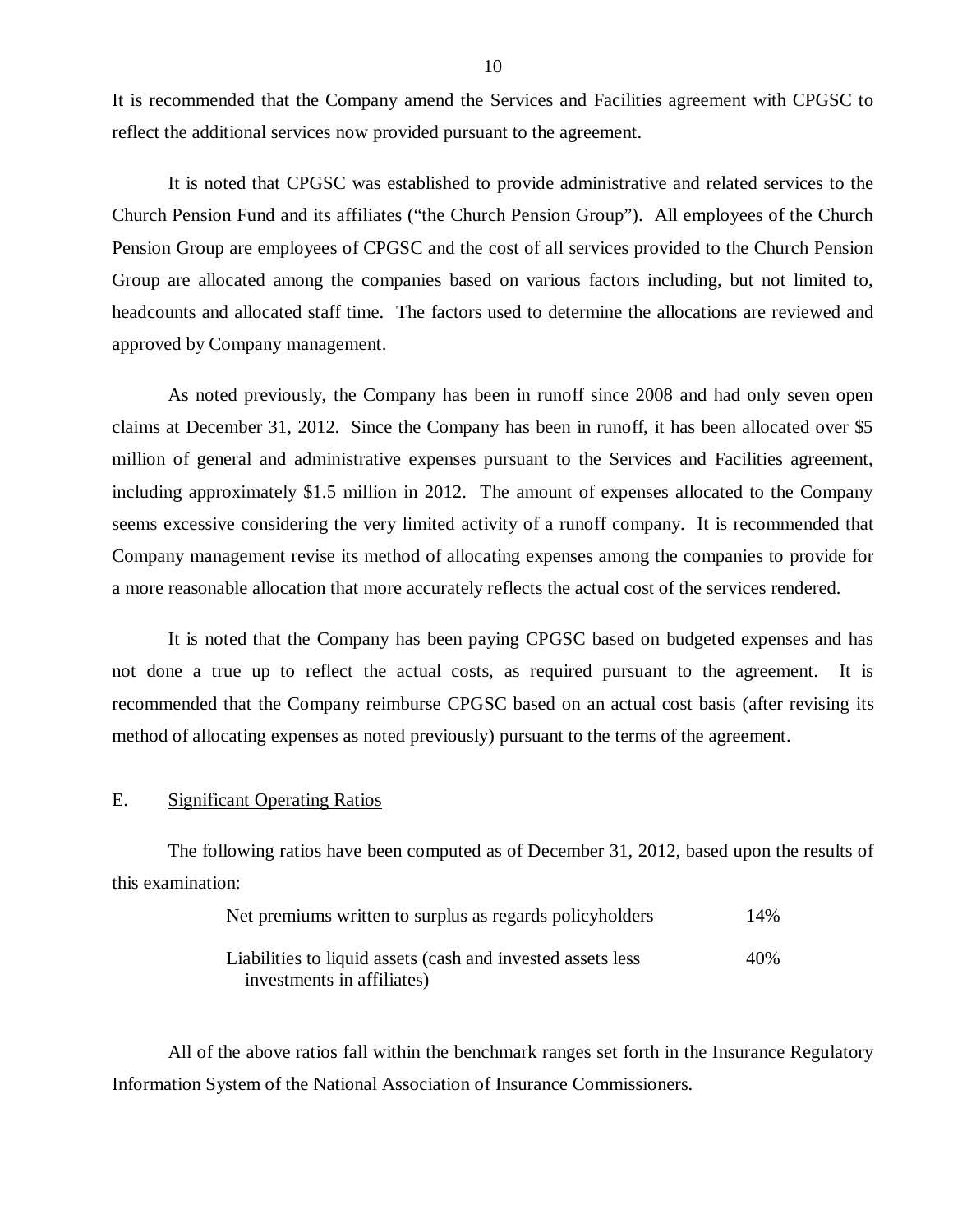## <span id="page-12-0"></span>F. Accounts and Records

## Schedule P

When reconciling the Company's Schedule P to the general ledger and the various Underwriting & Investment Exhibits of the 2012 Annual Statement, the examiner noted a few discrepancies and was not able to reconcile Schedule P to the U&I Exhibits. The discrepancies included differences in reported amounts for ceded paid losses, and paid loss adjustment expenses in Schedule P. It is recommended that the Company exercise due care in completing Schedule P in all future filed Annual Statements.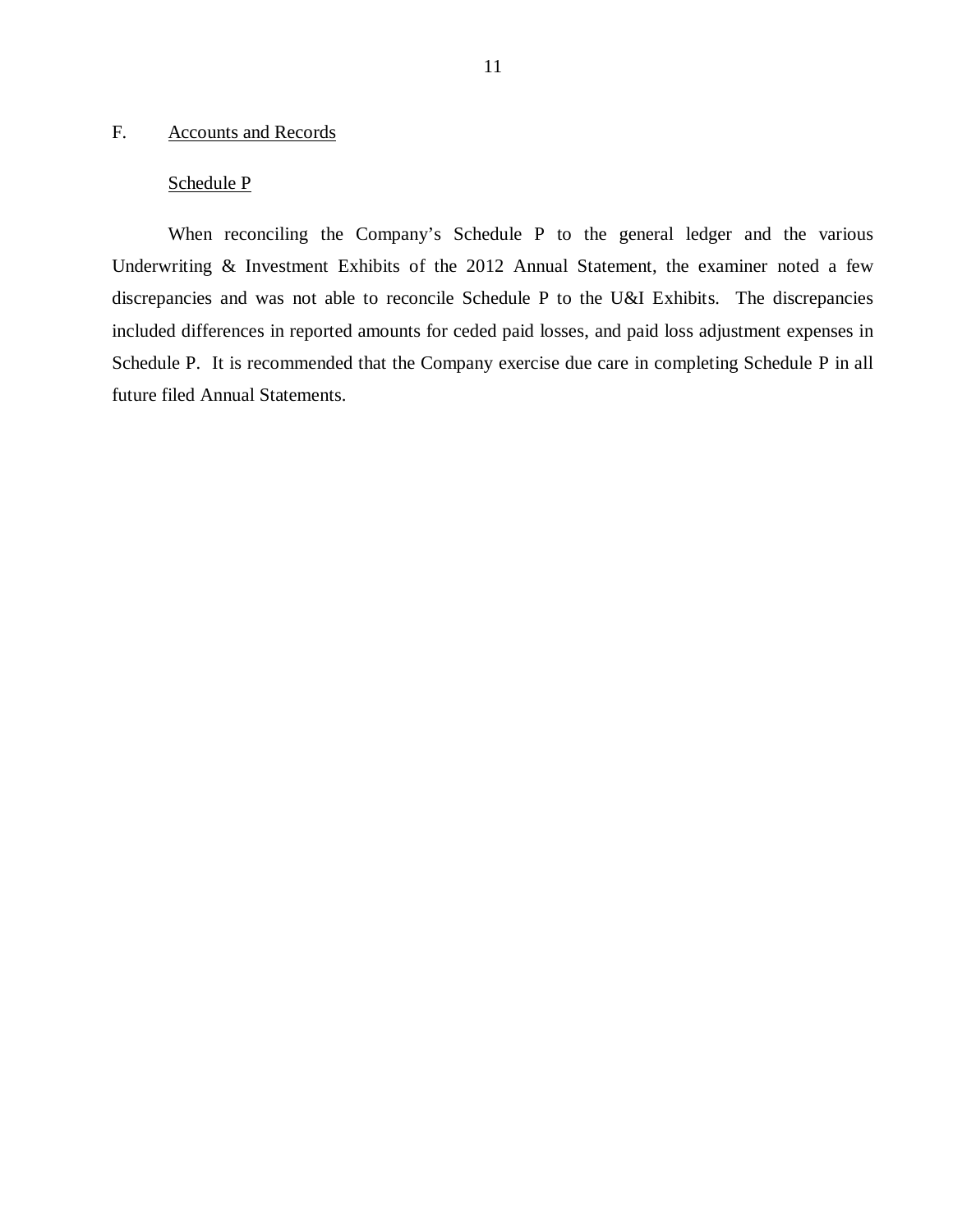## **3. FINANCIAL STATEMENTS**

## A Balance Sheet

The following shows the assets, liabilities and surplus as regards policyholders as of December 31, 2012 as determined by this examination and as reported by the Company:

#### **Assets**

| <b>Bonds</b>                                         | \$26,984,785         |
|------------------------------------------------------|----------------------|
| Cash, cash equivalents and short-term investments    | 2,453,398            |
| Investment income due and accrued                    | 183,908              |
| Amounts recoverable from reinsurers                  | 636,920              |
| Receivables from parent, subsidiaries and affiliates | 12,503               |
| Miscellaneous assets                                 | 1,406                |
| Totals                                               | \$30,272,920         |
| Liabilities, surplus and other funds                 |                      |
| Losses and loss adjustment expenses                  | \$9,593,670          |
| Ceded reinsurance premiums payable (net of ceding    |                      |
| commissions)                                         | 711,023              |
| Funds held by company under reinsurance treaties     | 531,815              |
| Provision for reinsurance                            | 98,952               |
| Drafts outstanding                                   | 2,272                |
| Payable to parent, subsidiaries and affiliates       | 121,940              |
| Payable for securities                               | 339,663              |
| Reserve for doubtful recoveries                      | 183,754              |
| Other liabilities                                    | 328,901              |
| <b>Total liabilities</b>                             | \$11,911,990         |
| Common capital stock                                 | \$13,527,000         |
| Gross paid in and contributed surplus                | 41,573,000           |
| Unassigned funds (surplus)                           | (36, 739, 070)       |
| Surplus as regards policyholders                     | \$18,360,930         |
| Total liabilities, surplus and other funds           | \$ <u>30,272,920</u> |

Note: The Company is exempt from federal income tax under the provision of Section 101(6) of the Internal Revenue Code.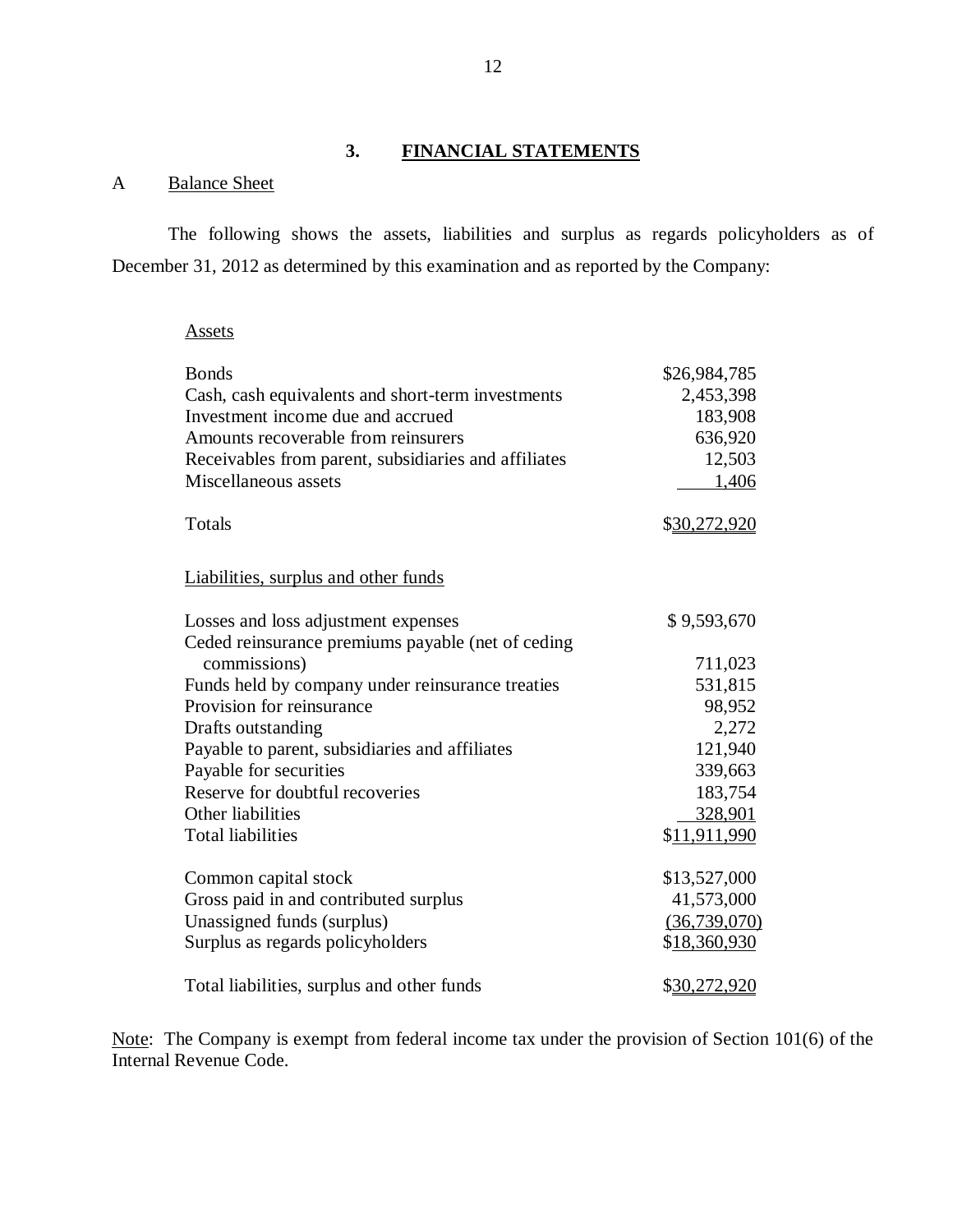## B. Statement of Income

Surplus as regards policyholders increased \$1,097,266 during the five-year examination period January 1, 2008 through December 31, 2012, detailed as follows:

| Premiums earned                                                                                     |                          | \$3,926,199   |
|-----------------------------------------------------------------------------------------------------|--------------------------|---------------|
| Deductions:<br>Losses and loss adjustment expenses incurred<br>Other underwriting expenses incurred | \$3,623,280<br>8,437,488 |               |
| Total underwriting deductions                                                                       |                          | 12,060,768    |
|                                                                                                     |                          |               |
| Net underwriting loss                                                                               |                          | \$(8,134,569) |
| <b>Investment Income</b>                                                                            |                          |               |
| Net investment income earned<br>Net realized capital gain                                           | \$7,740,910<br>577,789   |               |
| Net investment gain or (loss)                                                                       |                          | 8,318,699     |
| Other Income                                                                                        |                          |               |
| Allowance for uncollectible reinsurance                                                             | \$4,415,372              |               |
| Reinsurance recoverable write offs recovered                                                        | 36,700                   |               |
| Installment fees                                                                                    | 1,875                    |               |
| Service fee expense                                                                                 | 8,386                    |               |
| Miscellaneous income                                                                                | 458,336                  |               |
| Total other income                                                                                  |                          | 4,920,669     |
| Net Income                                                                                          |                          | \$5,104,799   |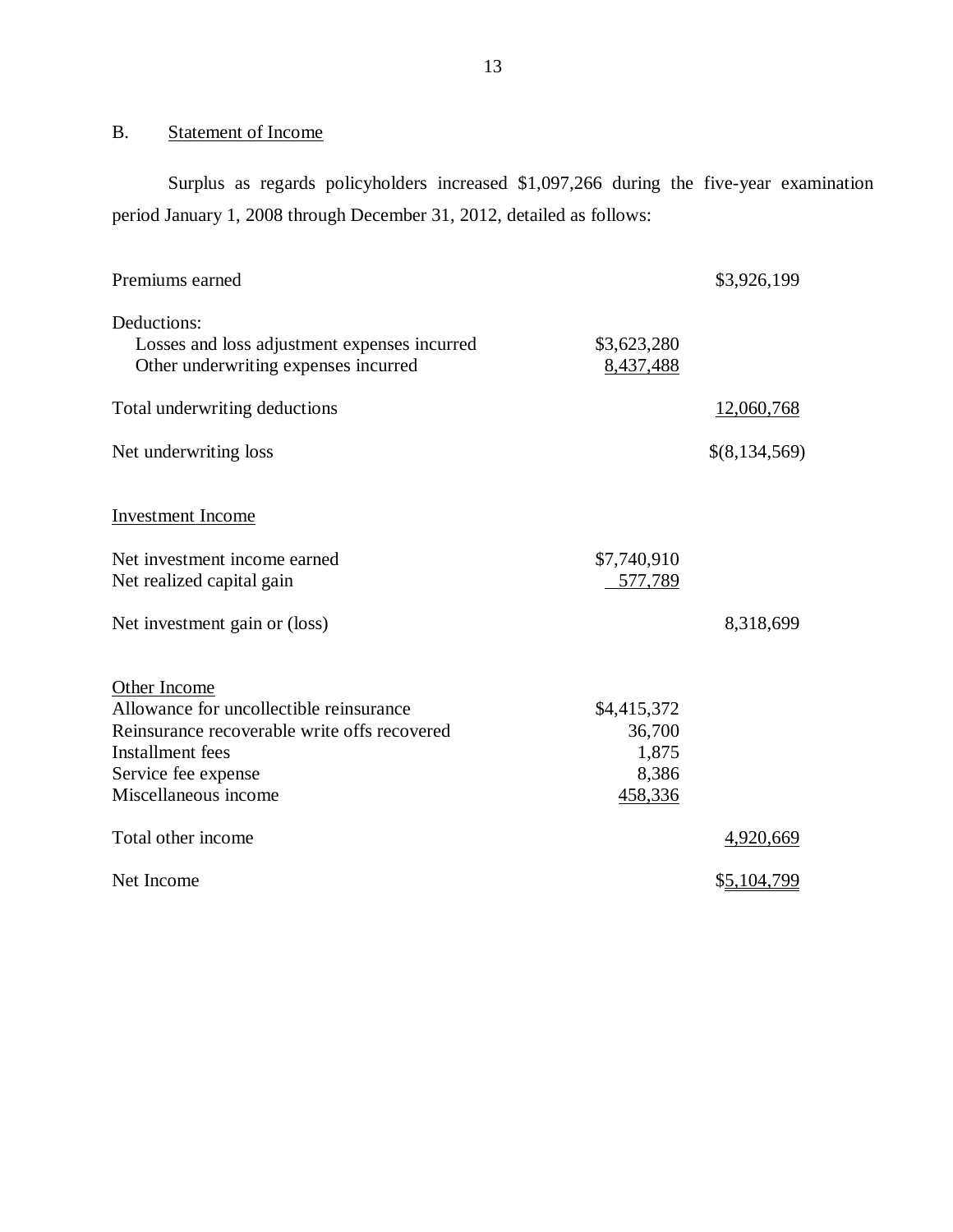| examination as of December 31, 2007                                                   |                            |                             | \$17,263,664 |
|---------------------------------------------------------------------------------------|----------------------------|-----------------------------|--------------|
|                                                                                       | Gains in<br><b>Surplus</b> | Losses in<br><b>Surplus</b> |              |
| Net income                                                                            | \$5,104,799                |                             |              |
| Net unrealized capital gains                                                          | 9,829                      |                             |              |
| Change in nonadmitted assets                                                          | 35,061                     |                             |              |
| Change in provision for reinsurance                                                   | 1,947,577                  |                             |              |
| Capital changes paid in                                                               |                            | 1,473,000                   |              |
| Surplus adjustments paid in                                                           | $\theta$                   | 4,527,000                   |              |
| Net increase (decrease) in surplus                                                    | \$7,097,266                | \$6,000,000                 | 1,097,266    |
| Surplus as regards policyholders per report on<br>examination as of December 31, 2012 |                            |                             | \$18,360,930 |
|                                                                                       |                            |                             |              |

#### **4. LOSSES AND LOSS ADJUSTMENT EXPENSES**

The examination liability for the captioned items of \$9,593,670 is the same as reported by the Company as of December 31, 2012. The examination analysis of the Loss and loss adjustment expense reserves was conducted in accordance with generally accepted actuarial principles and statutory accounting principles, including the NAIC Accounting Practices & Procedures Manual, Statement of Statutory Accounting Principle No. 55 ("SSAP No. 55").

Surplus as regards policyholders per report on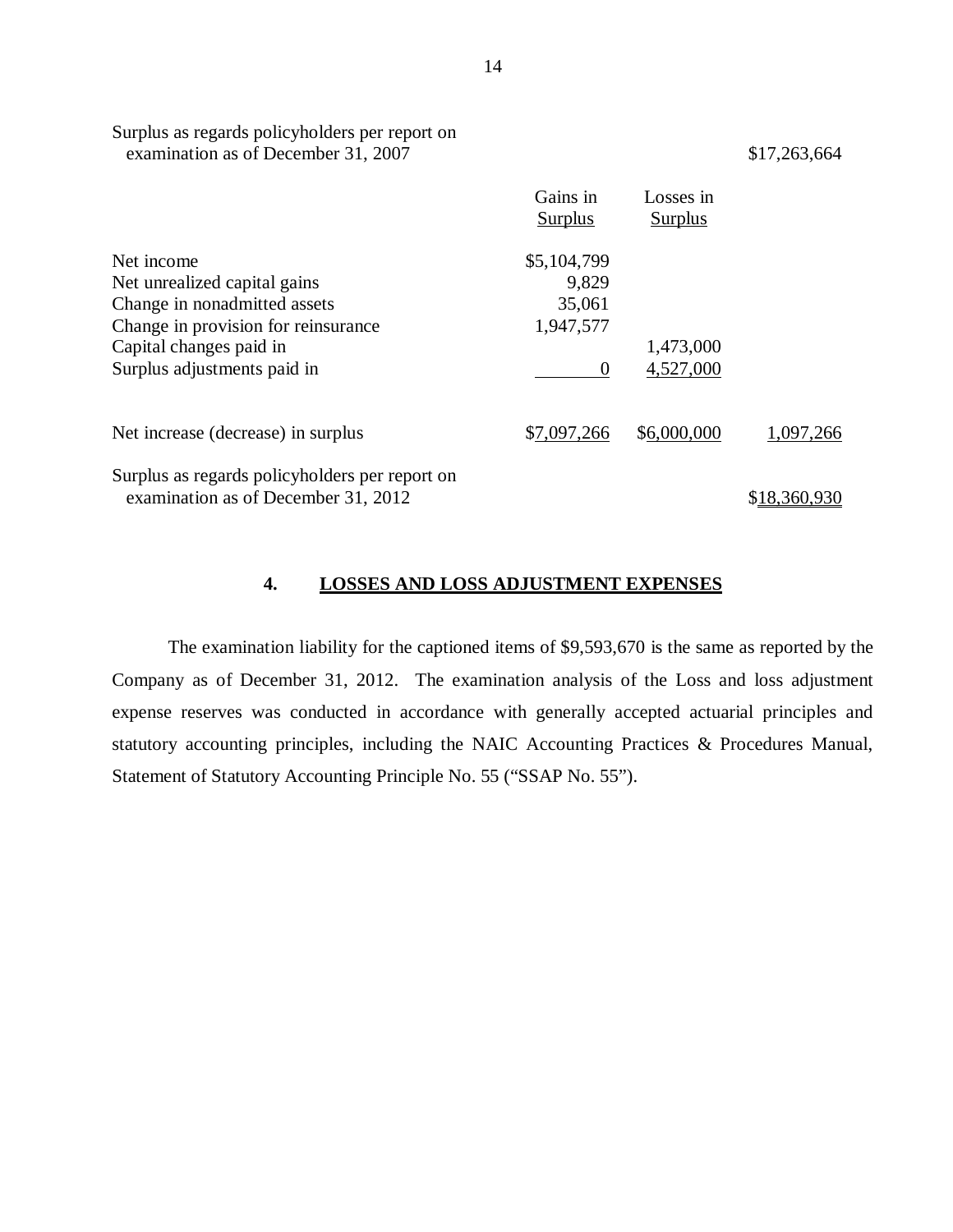## **5. COMPLIANCE WITH PRIOR REPORT ON EXAMINATION**

<span id="page-16-0"></span>The prior report on examination contained 11 recommendations as follows (page numbers refer to the prior report):

| <b>ITEM</b> |                                                                                                                                                                                                                       | PAGE NO. |
|-------------|-----------------------------------------------------------------------------------------------------------------------------------------------------------------------------------------------------------------------|----------|
| A.          | <b>Territory and Plan of Operation</b>                                                                                                                                                                                |          |
| i.          | It was recommended that the Company write insurance business only in<br>the jurisdictions that it is license to do such business.                                                                                     | 7        |
|             | The Company has been in run-off since year-end 2008 and no longer<br>writes direct business.                                                                                                                          |          |
| <b>B.</b>   | <b>Business Strategy Plan</b>                                                                                                                                                                                         |          |
| i.          | It was recommended that the Company develop a more comprehensive<br>three-year business plan and submit such plan to the Department.                                                                                  | 7        |
|             | The Company has complied with this recommendation.                                                                                                                                                                    |          |
| C.          | <b>Holding Company System</b>                                                                                                                                                                                         |          |
| i.          | It was recommended that the Company disclose its service agreements<br>with its parent Church Pension Fund in the annual Form B filings in<br>accordance with Department Circular Letter No. 17 (2001).               | 9        |
|             | The Church Pension Fund no longer provides these services.                                                                                                                                                            |          |
| ii.         | It was recommended that the Company file Form CL 17 with the<br>Department in accordance with Department Circular Letter No. 17<br>(2001). (Subsequently replaced by Department Circular Letter No. 10<br>$(2010)$ ). | 11       |
|             | The Company has not entered into any new agreements since the prior<br>examination date that would have required filing of the subject form.                                                                          |          |
| D.          | <b>Accounts and Records</b>                                                                                                                                                                                           |          |
| i.          | It was recommended the Company disclose its method of bond<br>amortization in its Notes to the Financial Statements in accordance with<br>the SSAP No. 26.                                                            | 12       |
|             |                                                                                                                                                                                                                       |          |

The Company has complied with this recommendation.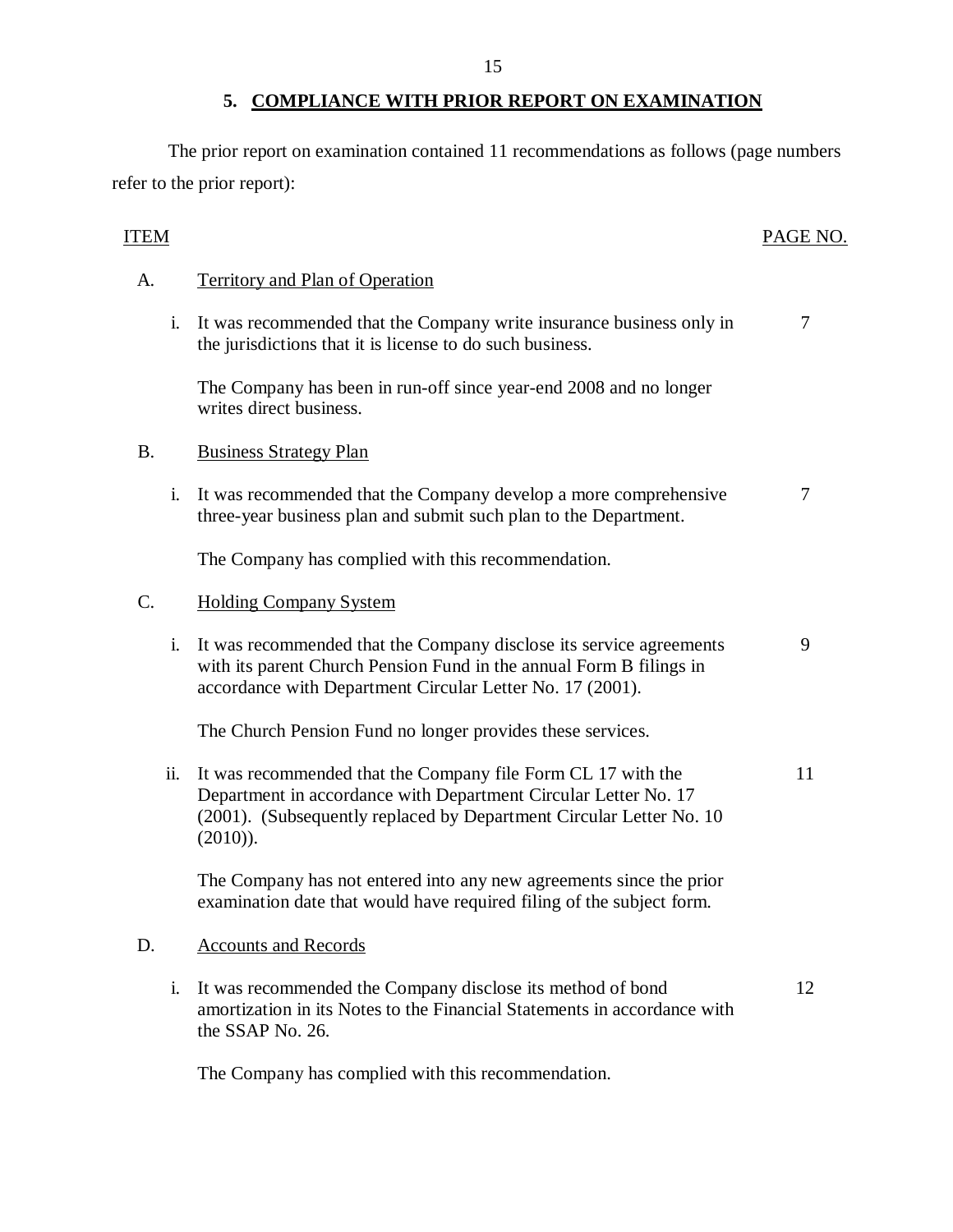|    | ii.  | It was recommended that the Company exercise due care in completing<br>its Notes to Financial Statements in all future filed annual statements.                                                        | 12 |
|----|------|--------------------------------------------------------------------------------------------------------------------------------------------------------------------------------------------------------|----|
|    |      | The Company has complied with this recommendation.                                                                                                                                                     |    |
|    | iii. | It was recommended that the Company exercise due care in classifying<br>foreign investments in the Schedule-D of the annual statement.                                                                 | 12 |
|    |      | The Company has complied with this recommendation.                                                                                                                                                     |    |
|    | iv.  | It was recommended that the Company amend its custodian agreement<br>to include all the protective covenants and provisions as set forth in the<br><b>NAIC Financial Condition Examiners Handbook.</b> | 13 |
|    |      | The Company has complied with this recommendation.                                                                                                                                                     |    |
|    | V.   | It was recommended that the Company ensure that the contract with its<br>CPA firm comply with the requirements of Department Regulation 118.                                                           | 13 |
|    |      | The Company has complied with this recommendation.                                                                                                                                                     |    |
|    | vi.  | It was recommended that the Company review its overdue reinsurance<br>recoverable balances and write off any items that are determined to be<br>uncollectible.                                         | 13 |
|    |      | The Company has complied with this recommendation.                                                                                                                                                     |    |
| E. |      | <b>Market Conduct Activities</b>                                                                                                                                                                       |    |
|    | i.   | It was recommended that the Company maintain an ongoing central<br>complaint log pursuant to Department Regulation 64 and Department<br>Circular No. 11 (June 5, 1978).                                | 18 |

The Company has complied with this recommendation.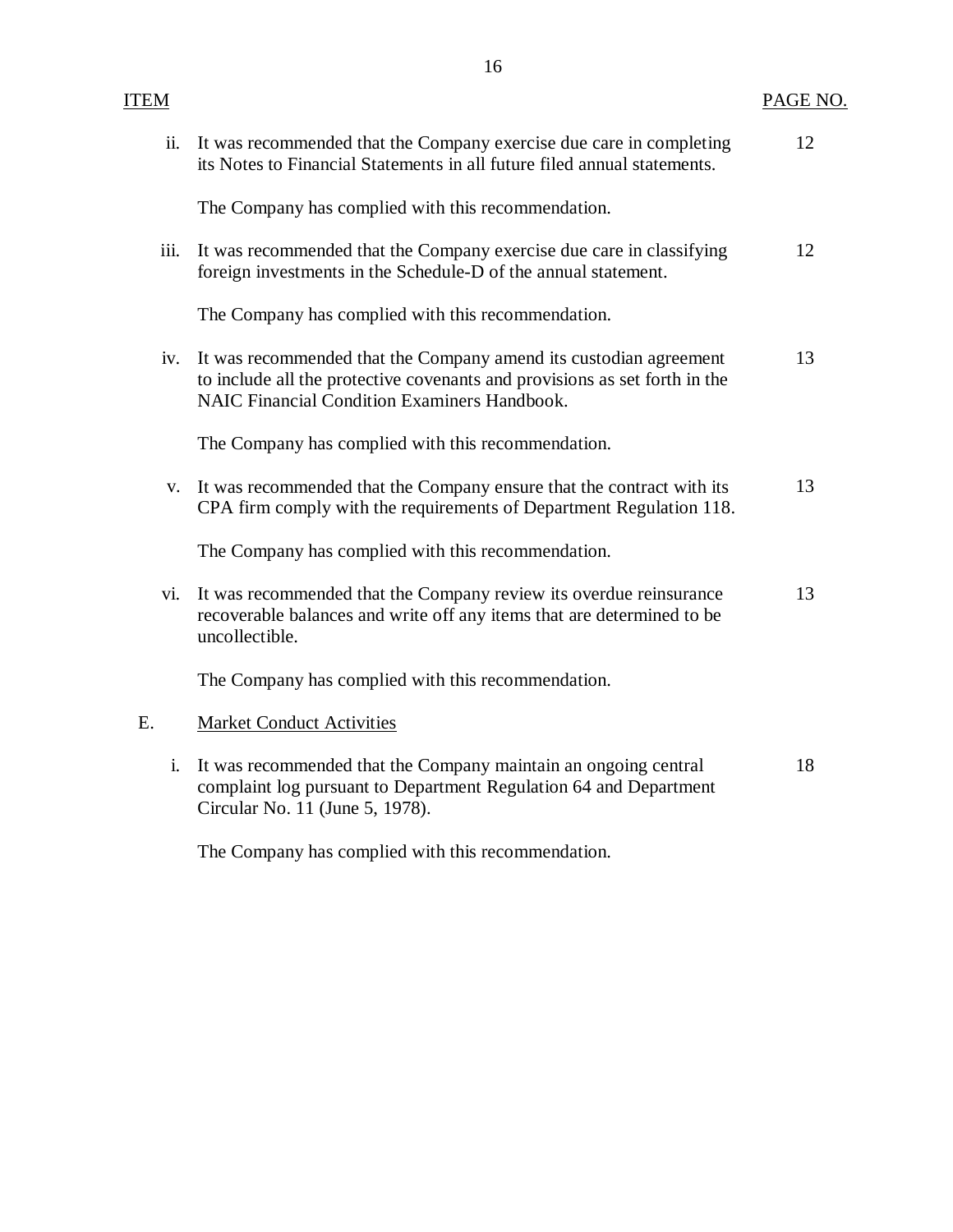## **6. SUMMARY OF COMMENTS AND RECOMMENDATIONS**

# <span id="page-18-0"></span>ITEM PAGE NO. A. Holding Company System

- i. Services and Facilities Agreement with the Fund It is recommended that the Company terminate the Services and 9 Facilities Agreement with the Fund. ii. Service Agreement with Agency It is recommended that the Company terminate the Service Agreement 9 with Agency. iii. Services and Facilities Agreement with CPGSC It is recommended that the Company amend the Services and Facilities 10 Agreement with CPGSC to reflect the additional services now provided pursuant to the agreement.
- iv. It is recommended that Company management revise its method of 100 allocating expenses among the companies to provide for a more reasonable allocation that more accurately reflects the actual cost of the services rendered.
- v. It is recommended that the Company reimburse CPGSC based on an 10 actual cost basis (after revising its method of allocating expenses as noted previously) pursuant to the terms of the agreement.

#### B. Accounts and Records

i. It is recommended that the Company exercise due care in completing 111 Schedule P in all future filed Annual Statements.

#### 17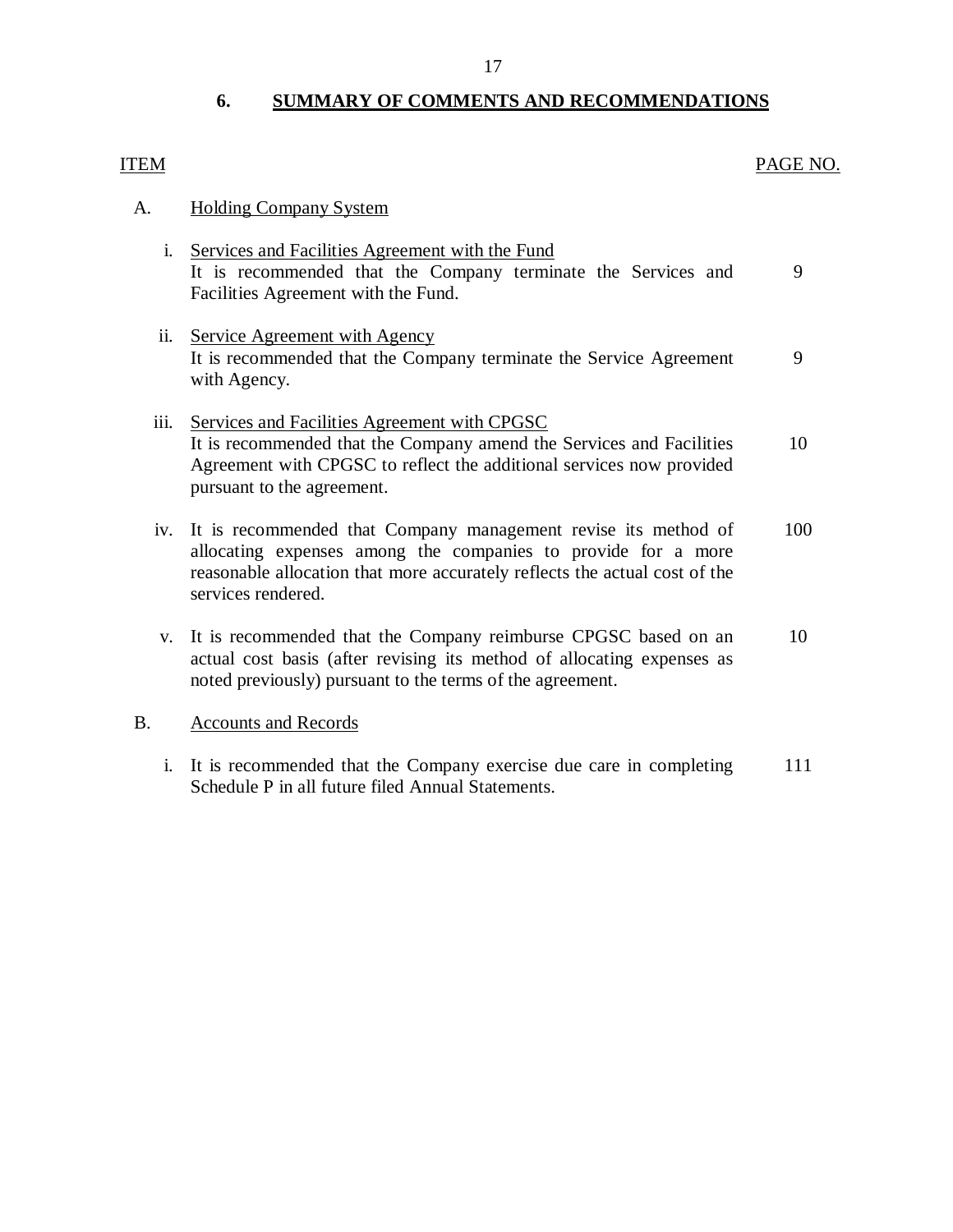Respectfully submitted,

/s/ Karen Gard, AFE Associate Insurance Examiner

## STATE OF NEW YORK ) )ss: COUNTY OF NEW YORK )

Karen Gard, being duly sworn, deposes and says that the foregoing report, subscribed by her, is true to the best of her knowledge and belief.

/s/

Karen Gard

Subscribed and sworn to before me

this day of , 2014